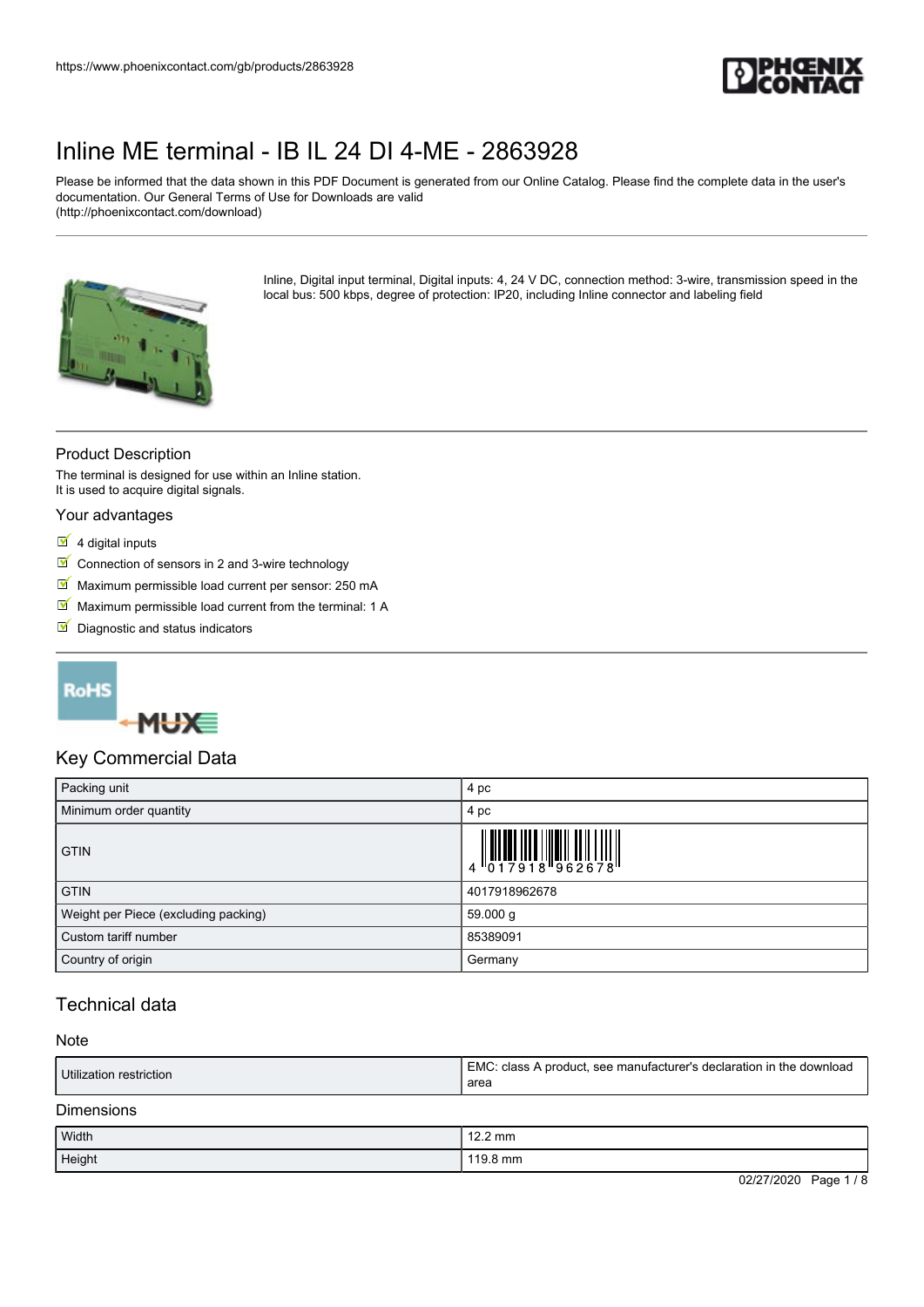

## Technical data

Dimensions

| Depth                                    | 71.5 mm                                                         |  |
|------------------------------------------|-----------------------------------------------------------------|--|
| Ambient conditions                       |                                                                 |  |
| Ambient temperature (operation)          | -25 °C  55 °C                                                   |  |
| Ambient temperature (storage/transport)  | -25 °C  85 °C                                                   |  |
| Permissible humidity (operation)         | 10 %  95 % (according to DIN EN 61131-2)                        |  |
| Permissible humidity (storage/transport) | 10 %  95 % (according to DIN EN 61131-2)                        |  |
| Air pressure (operation)                 | 70 kPa  106 kPa (up to 3000 m above sea level)                  |  |
| Air pressure (storage/transport)         | 70 kPa  106 kPa (up to 3000 m above sea level)                  |  |
| Degree of protection                     | <b>IP20</b>                                                     |  |
| General                                  |                                                                 |  |
| Mounting type                            | DIN rail                                                        |  |
| Color                                    | green                                                           |  |
| Net weight                               | 59 <sub>g</sub>                                                 |  |
| Note on weight specifications            | with connector                                                  |  |
| Operating mode                           | Process data operation with 4 bits                              |  |
| Interfaces                               |                                                                 |  |
| Designation                              | Inline local bus                                                |  |
| No. of channels                          | $\overline{2}$                                                  |  |
| Connection method                        | Inline data jumper                                              |  |
| Transmission speed                       | 500 kbps                                                        |  |
| Transmission physics                     | Copper                                                          |  |
| Inline potentials                        |                                                                 |  |
| Designation                              | Communications power (UL)                                       |  |
| Supply voltage                           | 7.5 V DC (via voltage jumper)                                   |  |
| Current consumption                      | max. 40 mA                                                      |  |
| Power consumption                        | max. 0.3 W (at UL)                                              |  |
| Designation                              | Segment circuit supply (U <sub>s</sub> )                        |  |
| Supply voltage                           | 24 V DC (via voltage jumper)                                    |  |
| Supply voltage range                     | 19.2 V DC  30 V DC (including all tolerances, including ripple) |  |
| Current consumption                      | max. 1 A                                                        |  |
|                                          | 0 A                                                             |  |
| Digital inputs                           |                                                                 |  |
| Input name                               | Digital inputs                                                  |  |
| Description of the input                 | EN 61131-2 type 1                                               |  |
| Connection method                        | Spring-cage connection                                          |  |

| <b>CONNICCION INCLICU</b> | ophily-caye comiculum |
|---------------------------|-----------------------|
| Connection technology     | 3-wire                |
| Number of inputs          | $\epsilon$            |
| Typical response time     | $< 1$ ms              |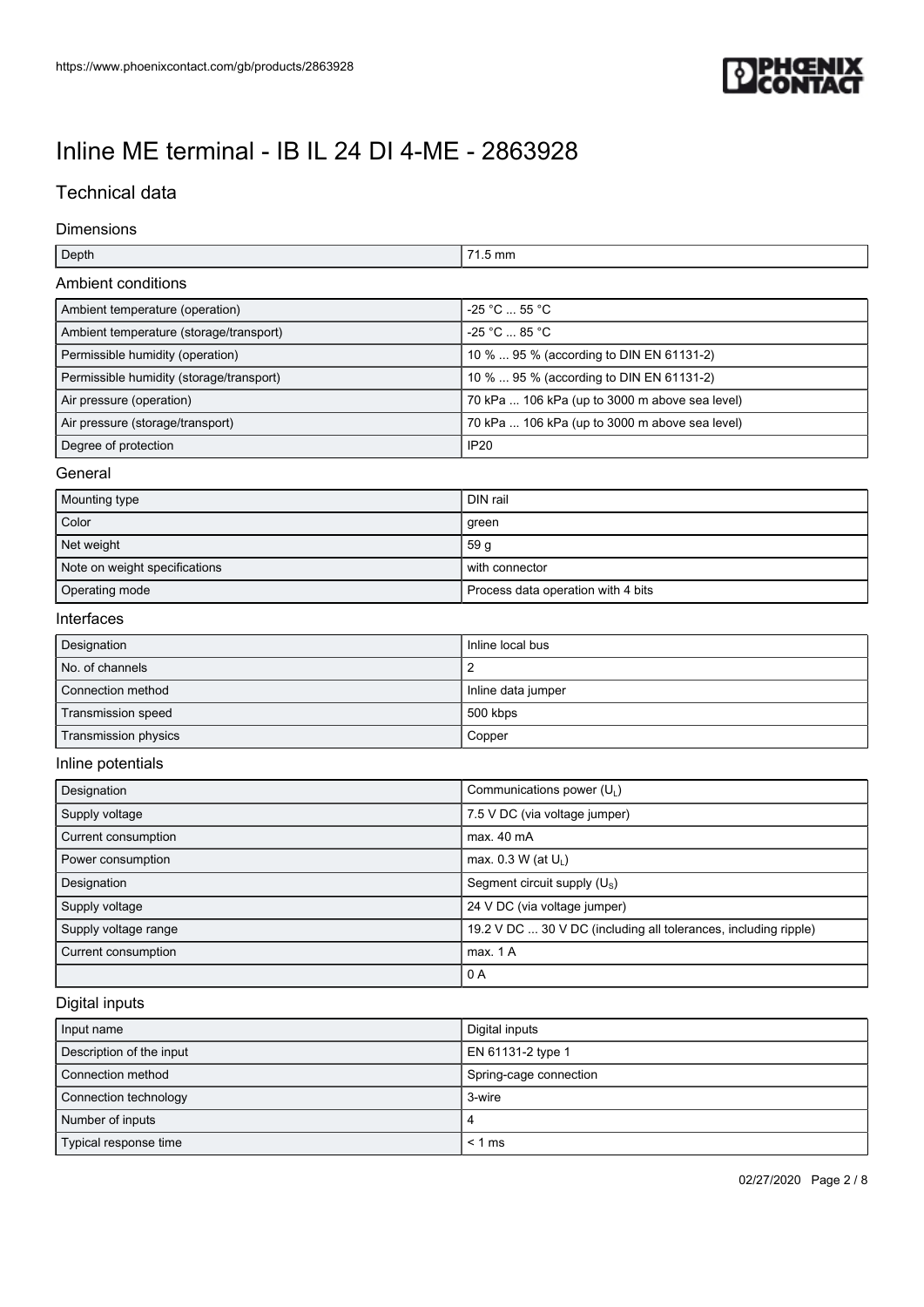

## Technical data

#### Digital inputs

| Nominal input voltage $U_{\text{IN}}$    | 24 V DC                                                              |
|------------------------------------------|----------------------------------------------------------------------|
| Nominal input current at $U_{\text{IN}}$ | min. 3 mA (at nominal voltage)                                       |
| Input voltage                            | 24 V DC                                                              |
| Input voltage range "0" signal           | $-3$ V DC $$ 5 V                                                     |
| Input voltage range "1" signal           | 15 V DC  30 V DC                                                     |
| Input voltage range                      | -30 V DC  30 V DC                                                    |
| Electrical isolation                     |                                                                      |
| Test section                             | 7.5 V supply (bus logics)/24 V supply (I/O) 500 V AC 50 Hz 1 min.    |
|                                          | 7.5 V supply (bus logics) / functional earth ground 500 V AC 50 Hz 1 |

## min. 24 V supply (I/O) / functional earth ground 500 V AC 50 Hz 1 min.

#### Standards and Regulations

| Connection in acc. with standard | CUL                                   |
|----------------------------------|---------------------------------------|
| Protection class                 | III (IEC 61140, EN 61140, VDE 0140-1) |
|                                  |                                       |

### Environmental Product Compliance

| China RoHS | <b>I</b> Environmentally Friendly Use Period = 50                                                      |
|------------|--------------------------------------------------------------------------------------------------------|
|            | For details about hazardous substances go to tab "Downloads",<br>Category "Manufacturer's declaration" |

## Drawings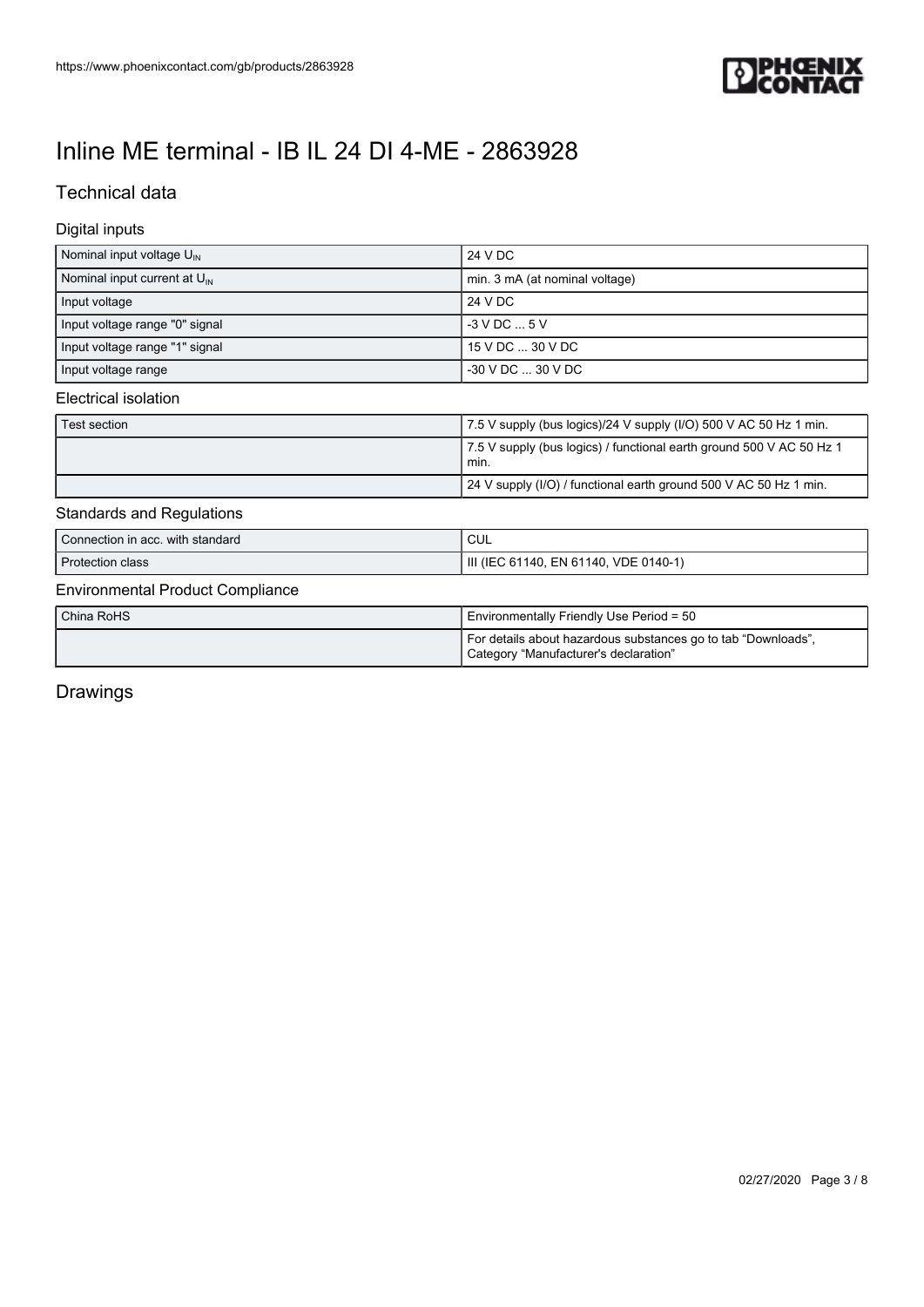



Dimensional drawing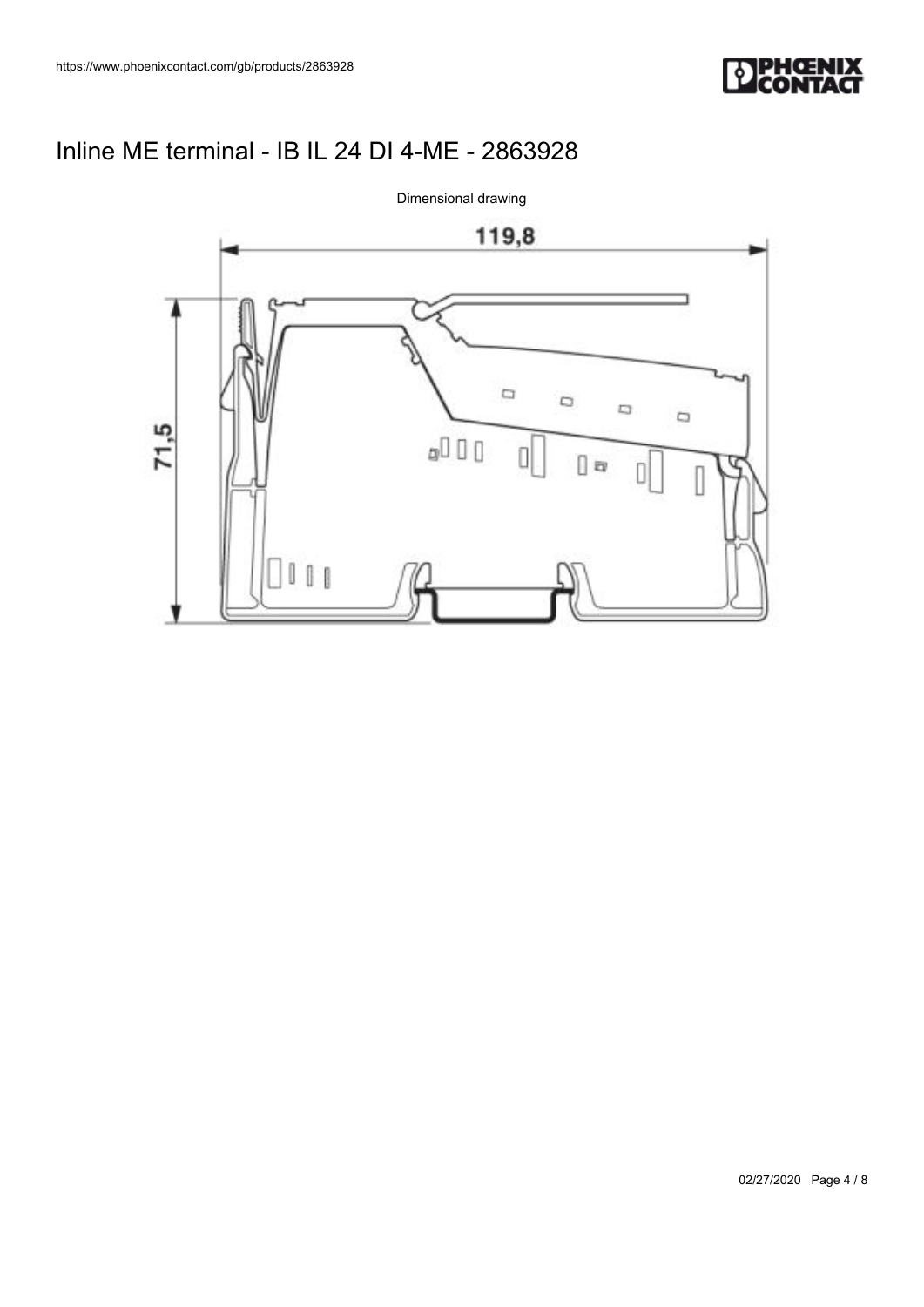



### **Classifications**

eCl@ss

| eCl@ss 4.0 | 27250300 |
|------------|----------|
| eCl@ss 4.1 | 27250300 |
| eCl@ss 5.0 | 27250300 |
| eCl@ss 5.1 | 27242600 |
| eCl@ss 6.0 | 27242600 |
| eCl@ss 7.0 | 27242604 |
| eCl@ss 8.0 | 27242604 |
| eCl@ss 9.0 | 27242604 |

02/27/2020 Page 5 / 8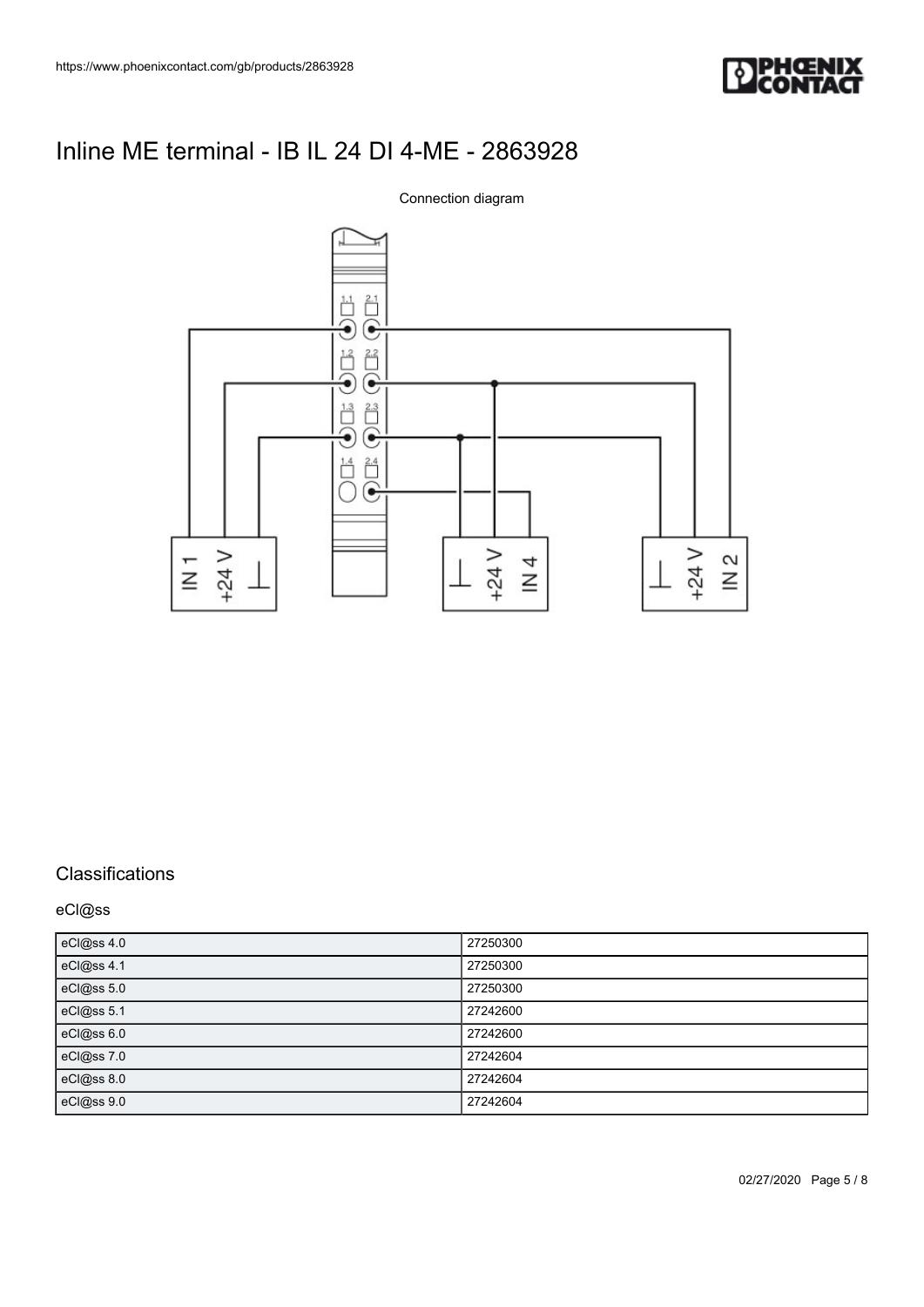

## **Classifications**

### ETIM

| <b>ETIM 2.0</b> | EC001430 |
|-----------------|----------|
| <b>ETIM 3.0</b> | EC001599 |
| <b>ETIM 4.0</b> | EC001599 |
| <b>ETIM 5.0</b> | EC001599 |
| ETIM 6.0        | EC001599 |
| <b>ETIM 7.0</b> | EC001599 |

### UNSPSC

| <b>UNSPSC 6.01</b>   | 43172015 |
|----------------------|----------|
| <b>UNSPSC 7.0901</b> | 43201404 |
| UNSPSC 11            | 43172015 |
| <b>UNSPSC 12.01</b>  | 43201404 |
| UNSPSC 13.2          | 32151602 |
| UNSPSC 18.0          | 32151602 |
| UNSPSC 19.0          | 32151602 |
| UNSPSC 20.0          | 32151602 |
| <b>UNSPSC 21.0</b>   | 32151602 |

## Approvals

Approvals

#### Approvals

UL Recognized / cUL Recognized / EAC / cULus Recognized

#### Ex Approvals

 $\overline{1}$ 

UL Listed / cUL Listed / cULus Listed

#### Approval details

| UL Recognized  | 57           | http://database.ul.com/cgi-bin/XYV/template/LISEXT/1FRAME/index.htm | FILE E 140324 |
|----------------|--------------|---------------------------------------------------------------------|---------------|
|                |              |                                                                     |               |
| cUL Recognized | $\mathbf{A}$ | http://database.ul.com/cgi-bin/XYV/template/LISEXT/1FRAME/index.htm | FILE E 140324 |

02/27/2020 Page 6 / 8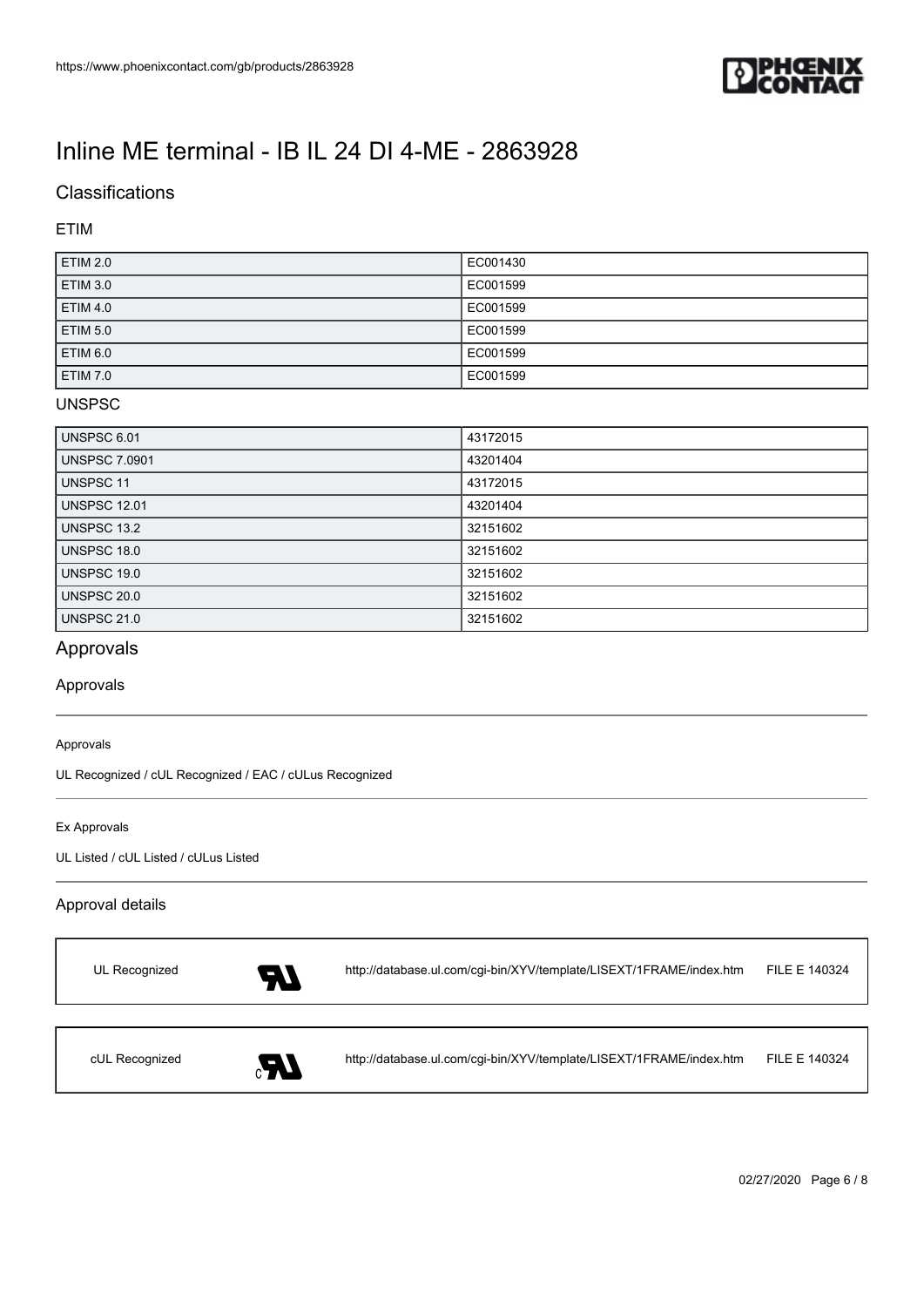

## Approvals

| EAC                                          | EAC<br>EAC-Zulassung                                                                                                                                                     |
|----------------------------------------------|--------------------------------------------------------------------------------------------------------------------------------------------------------------------------|
| cULus Recognized                             | $\epsilon$ <b>N</b> <sub>us</sub>                                                                                                                                        |
| Accessories                                  |                                                                                                                                                                          |
| Accessories<br>I/O component                 |                                                                                                                                                                          |
| Inline terminal - IB IL PD 24V-PAC - 2862987 |                                                                                                                                                                          |
|                                              | Inline terminal for power distribution (24 V), complete with accessories, (connector and labeling field) 24 V supply<br>voltage is fed out from the segment circuit (US) |
| Inline terminal - IB IL PD GND-PAC - 2862990 |                                                                                                                                                                          |
|                                              | Inline terminal for power distribution (GND), complete with accessories, (connector and labeling field) connections for<br><b>GND</b>                                    |
| Labeling panel                               |                                                                                                                                                                          |
| Labeling field - IB IL FIELD 2 - 2727501     |                                                                                                                                                                          |

Labeling field, width: 12.2 mm



Plug